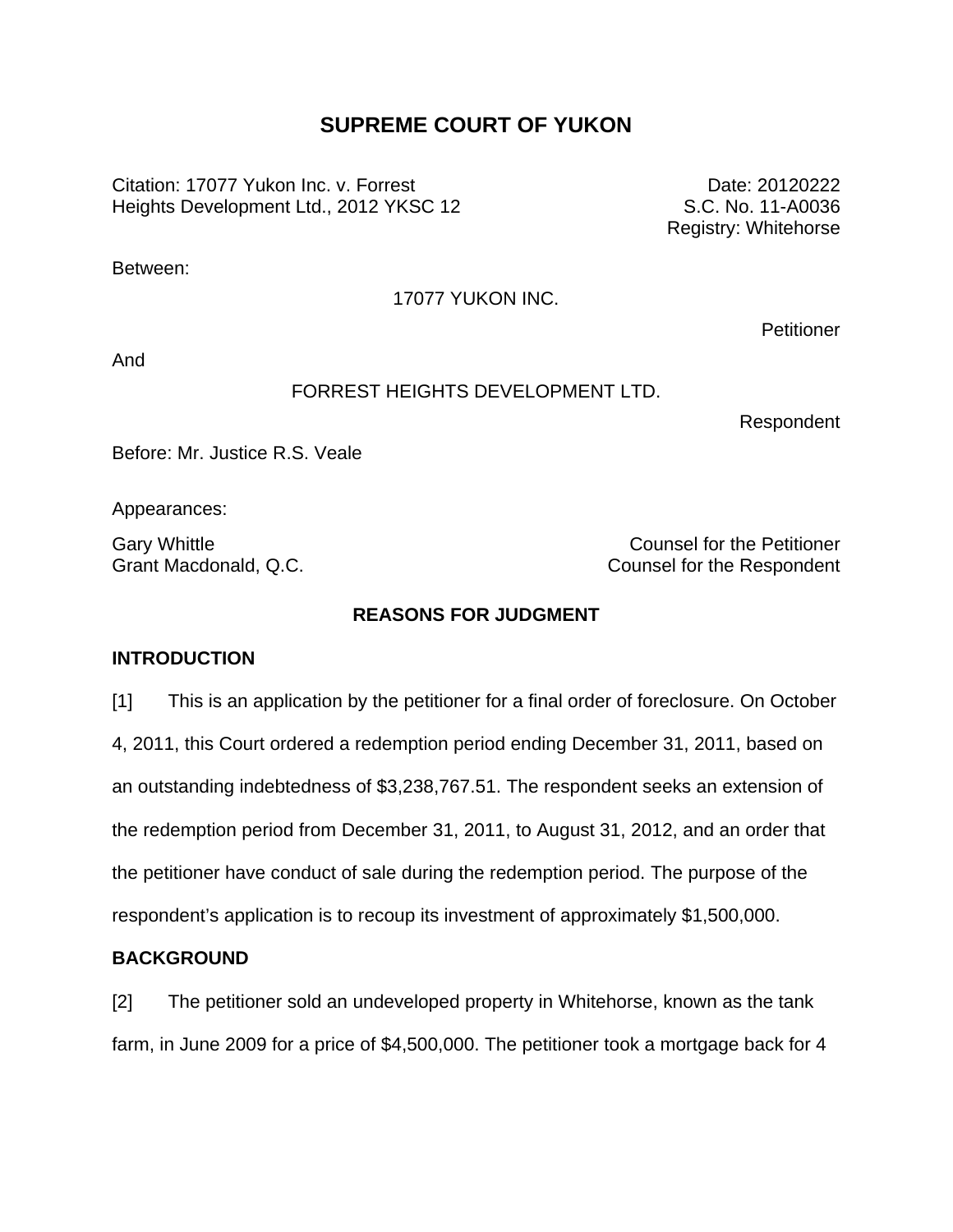#### Page: 2

million to secure the payment of the purchase price. The respondent has made payments up to July 1, 2010, for approximately \$1,500,000.

[3] The tank farm was previously an oil tank storage area at the end of a pipeline and has contamination problems. The respondent wishes to develop the property as a residential subdivision.

[4] On October 31, 2009, the petitioner obtained the National Energy Board release of jurisdiction on the grounds that the chemical concerns did not exceed the soil criteria for industrial land use, a condition of closing. Jurisdiction then fell to the Yukon Environment Department which has determined that the tank farm is a contaminated site which will require significant remediation, pursuing the YESSA environment review approval and a zoning change before development can proceed.

[5] The respondent has not made any payments on the mortgage since July 2010 and the outstanding balance owed is in excess of \$3,200,000. The respondent has not paid the January 1, 2011, July 1, 2011 and January 1, 2012 payments totalling \$1,500,000. It has no proposal for any mortgage payment or new financing. It speculates that the land is worth more today than the \$4,500,000 purchase price in 2009, despite the contaminated site designation.

[6] The respondent says it has potential unnamed investors who will contribute \$200,000 for continued sampling of the monitoring wells and to begin the YESSA process with the goal of removing the contaminated site designation.

[7] There is no disagreement about the applicable law set out in *Louwerse v. 385171 B.C. Ltd*., [1994] B.C.J. No. 2693. There is a twofold test to determine whether the redemption period should be further extended (para. 5):